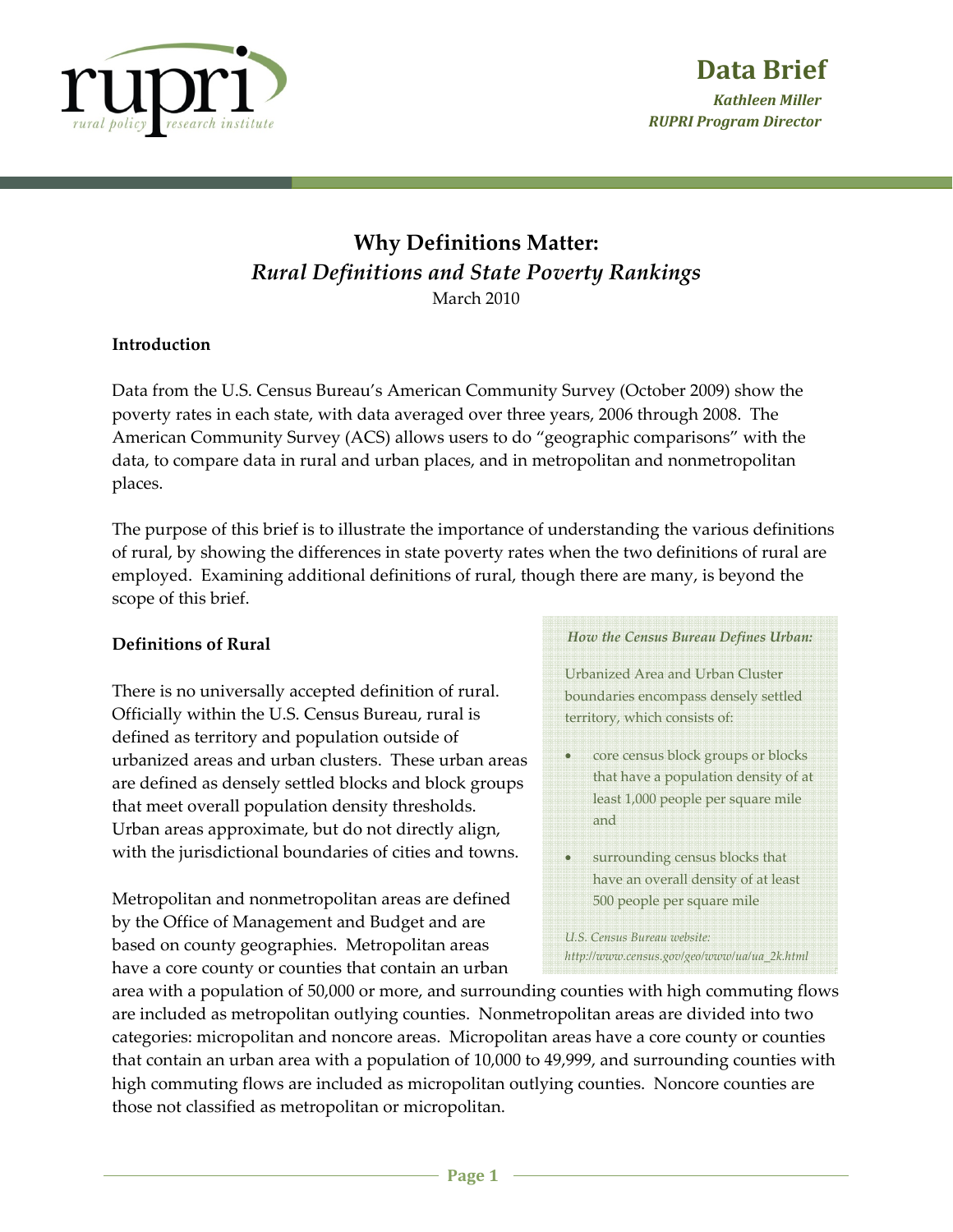

## **Poverty Rates by Geography**

Nationally, the overall poverty rate is 13.2 percent. The urban poverty rate is 13.8 percent compared to a rural rate of 11 percent, and the metropolitan rate is 12.6 percent, compared to a micropolitan rate of 15.6 percent and a noncore rate of 16.8 percent. One factor that drives

down the metropolitan poverty rate is the relatively low poverty rate in suburbs surrounding large cities, which are included in the metropolitan areas, and in which incomes tend to be higher. Even accounting for the margin of error, poverty rates are highest in the principal cities of micropolitan areas. These are urban areas with populations between 10,000 and 49,999. It is important to note, however, that several of these principal cities with high poverty rates are college towns.

| Poverty Rates by Geographic Area, 2006-2008 |              |                 |
|---------------------------------------------|--------------|-----------------|
| Geographic Area                             | Poverty Rate | Margin of Error |
| Total U.S.                                  | 13.2         | $+/-0.1$        |
| Urban                                       | 13.8         | $+/-0.1$        |
| Rural                                       | 11.0         | $+/-0.1$        |
| Metropolitan                                | 12.6         | $+/-0.1$        |
| inside prinicpal cities                     | 17.4         | $+/-0.1$        |
| outside principal cities                    | 9.6          | $+/-0.1$        |
| Micropolitan                                | 15.6         | $+/-0.1$        |
| <i>inside prinicpal cities</i>              | 20.1         | $+/-0.3$        |
| outside principal cities                    | 13.5         | $+/-0.1$        |
| Noncore                                     | 16.8         | $+/-0.2$        |
| source: American Community Survey           |              |                 |

The nonmetropolitan poverty rate exceeded the metropolitan poverty rate in 44 of 48 states (2 states have no nonmetropolitan territory). However, in only 6 of 50 states did the rural poverty rate exceed the urban poverty rate.

### **Poverty Rate by State**

The ACS data analyzed for this brief is the 2006‐2008 averages released in October in 2009. Over this time period the poverty rate for the U.S. was 13.2 percent.

Across states, the poverty rate ranged from 7.6 percent in New Hampshire to 21 percent in Mississippi. The lowest poverty rates among total populations were in the northeast, Virginia, Minnesota, Utah, Wyoming,

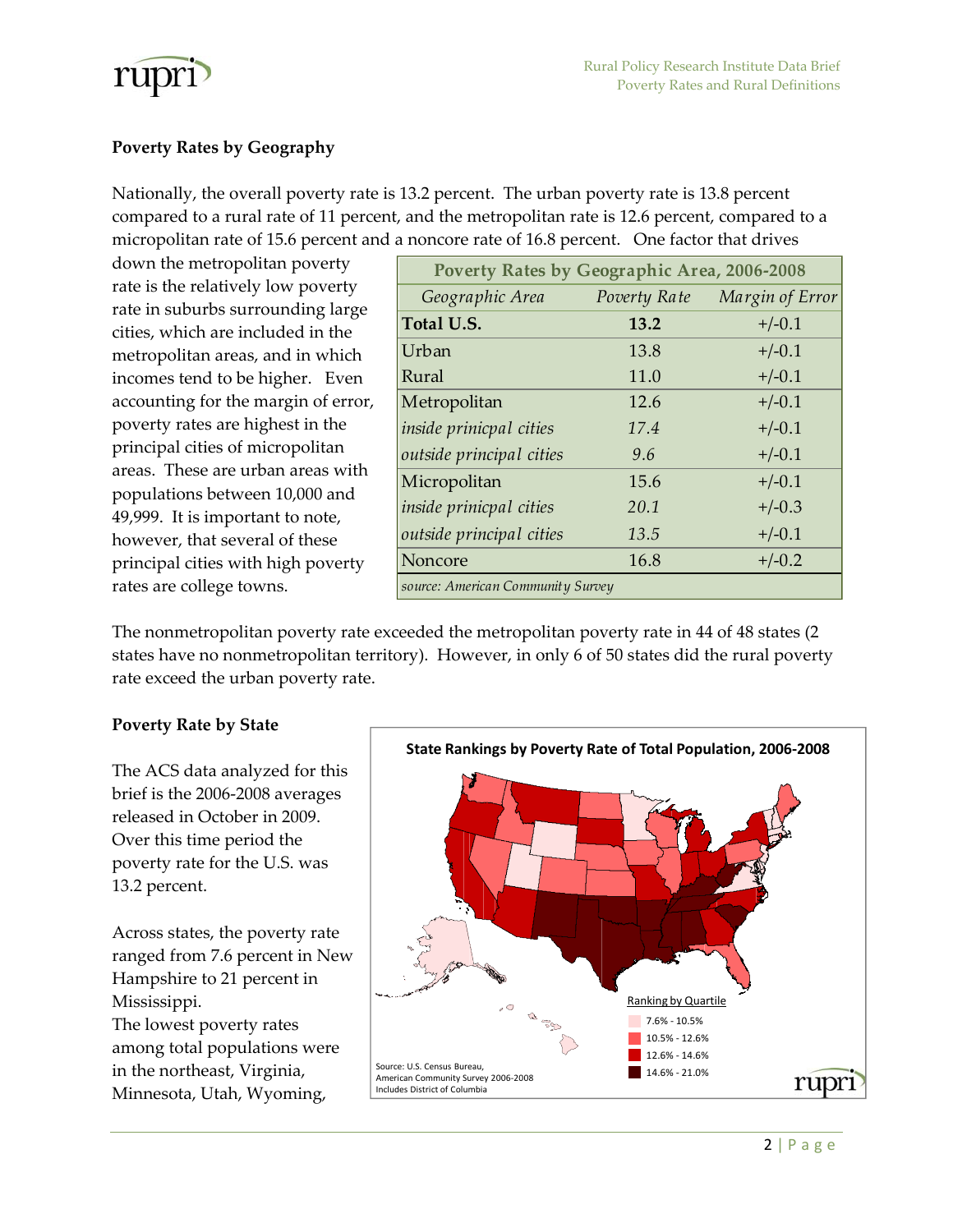

Alaska, and Hawaii. The highest poverty rates were among southern states, stretching from Appalachia southwest to Texas and New Mexico.

#### **Rural and Nonmetropolitan Poverty Rates**

In rural areas, that is, all geographies outside of urban areas regardless of county metropolitan status, the U.S. rural poverty rate was 11.0 percent. Among states the rural poverty rate ranged from 3.5 percent in Connecticut to 18.6 percent in New Mexico.

The lowest rates were again in the Northeast, and in Midwest and Western states. The highest rates again were in southern states, along with South Dakota.

As mentioned above, nonmetropolitan areas consist of both micropolitan and noncore counties. Nationally, the nonmetropolitan poverty rate for the 2006‐2008 data was 16.1 percent. Across states, nonmetropolitan poverty ranged from 7.4 percent in Connecticut to 24.6 percent in Mississippi.

Again the geography of the lowest rates is similar to previous maps, and the states with the highest





nonmetro rates are concentrated across the Southern U.S.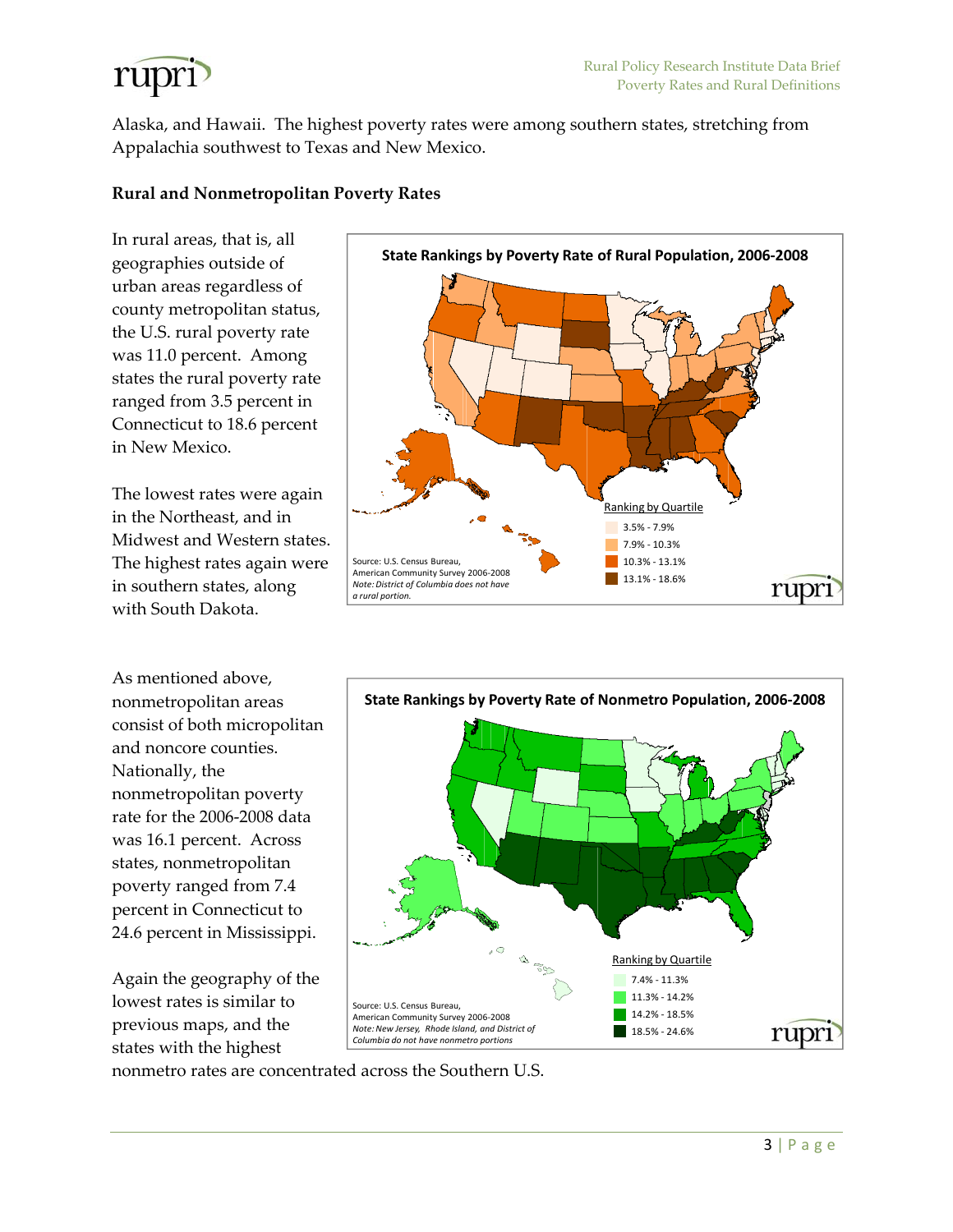

## **Rural versus Nonmetropolitan Poverty Rates: Why the Difference?**

It is important to realize that, although often used interchangeably, "nonmetropolitan" and "rural" are not the same thing. Metropolitan areas contain significant rural population and territory, and nonmetropolitan areas contain urban places, sometimes quite substantial. In fact, the rural population across the nation is split about equally between metropolitan and nonmetropolitan counties.

Examining a few places, for example, will illustrate these differences. The Des Moines, Iowa metropolitan area includes five counties, based upon the population of the urbanized area of Des Moines and the commuting patterns from surrounding counties. The metropolitan area is comprised of both rural and urban territory, as illustrated in the map to the right. Guthrie County, within this area, is a completely rural county, but still included in the metropolitan poverty rate.

McCracken County, Kentucky is a micropolitan (nonmetropolitan) county, which contains the urban cluster of Paducah, population just under 50,000. So the McCracken County population is included in the "nonmetropolitan" poverty data, but the data for Paducah is included in the "urban" poverty rate, with the balance of the county included in the "rural" poverty rate.



Urban Area (Paducah)

Source: U.S. Census Bureau and Office of Management and Budget

rupri